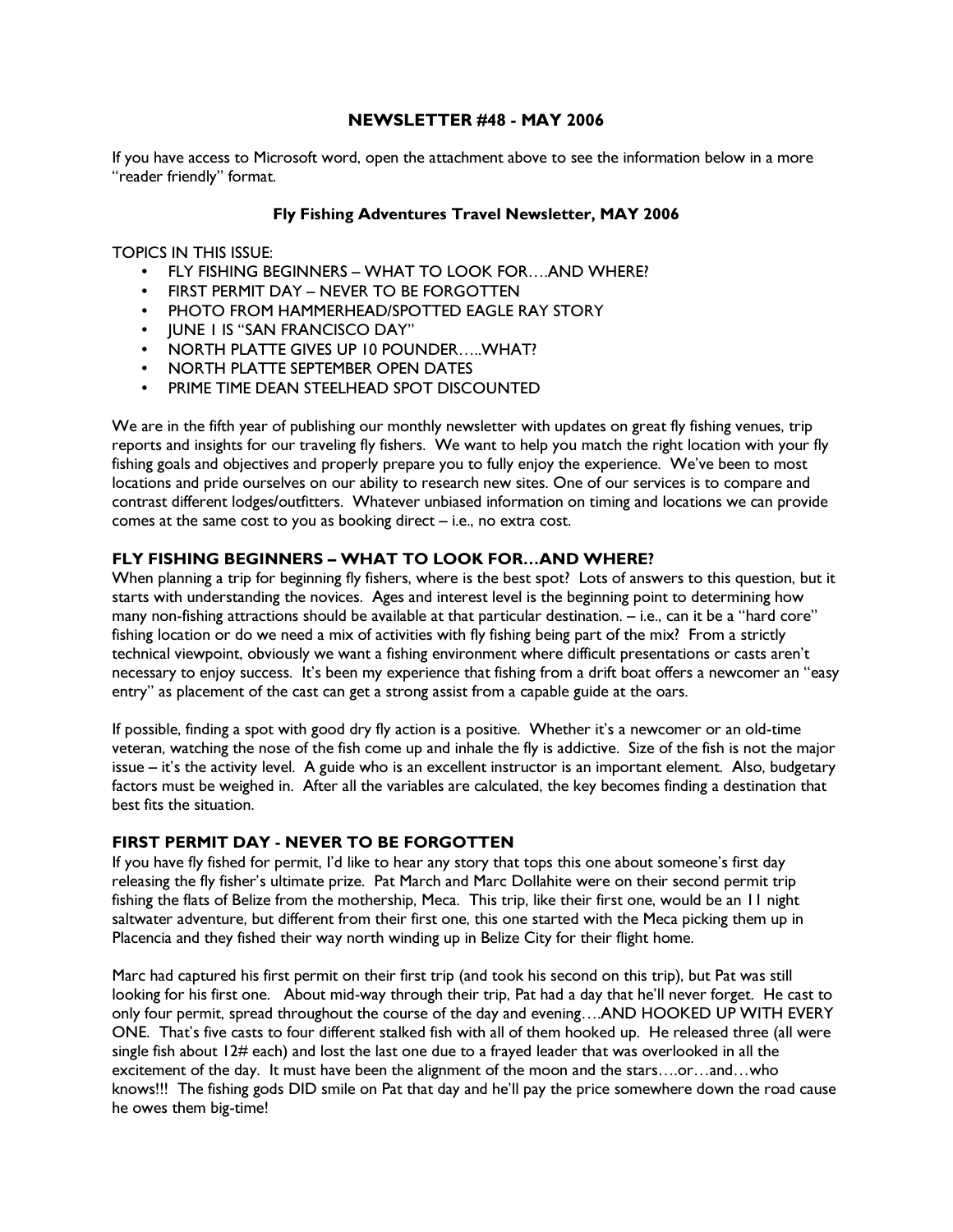On the subject of permit, I was on the Seaduction for a seven night trip, following Pat and Marc up the coast. My objective was to at least release my 26th permit (hopefully, 27 and 28 also). However, that was not to be. I did have four days, each with over 10 clean shots at fish, but couldn't get an eat (top day was 18 shots). Sometimes it does feel like they will never again eat your fly……but that's permit fishing and it does test your patience in a way unlike any other fly fishing pursuit. Ahhhhhh, but the rewards…..check with Pat!

# PHOTO TO ACCOMPANY HAMMERHEAD/SPOTTED EAGLE RAY STORY

If you read last months story of the flats encounter between the 13 foot hammerhead and the spotted eagle ray and wondered what the ray looked like after the first bite, hit "reply" and ask. Mike Bertoldi was kind enough to forward a digital photo which I can e-mail to any interested parties. The first thing that struck me when viewing the photo was what a beautiful fish that ray is. Next thing was......what a clean slice!

## NEXT "SAN FRANCISCO DAY" – JUNE 1

If you are in San Francisco, we have scheduled June 1 as our next day in the City. I am available by appointment to stop by your office or home for discussion and/or slide presentations from our library of over 20 topics. Also, am available to get together for a cup of coffee almost anywhere.

## North Platte Gives Up Ten Pounder – What???

Bob Noyes and sons have been regulars at the North Platte Lodge for a few years. Bob got his biggest fish during his early April trip this year. His report:

"It happened on the 4th day of fishing. Up till then both Doug and I had had 3 very good days catching the usual number of good sized trout that the North Platte is known for. Then I hooked into what I thought was the bottom. No movement and whatever it was stayed down. I asked the guide "Do I have the bottom?" and he said "No, you have a fish?" Still no moving whatever it was off the bottom. Slowly it began to be moved but not a lot of running. I thought - this is the big one – the 10 pounder. Even the guide, after a few minutes into all of this, said "Take it really easy, you have a big fish." When it came into view, all I saw was a white belly – the guide said he thought he saw some large dark spots before it went to the bottom again. Finally it came to the boat and indeed it was a large fish -10 pounds and 30 inches long. BUT NOT A TROUT - It was a CRAP - OPPS A carp. Seth said that in 6 years of guiding he has had only two clients catch a carp on a fly. Somehow that did not make me feel any better. It is still just a very large goldfish."

### NORTH PLATTE LODGE – REMAINING OPENINGS FOR SEPTEMBER

Room for four rods  $-9/10 - 15$ , 5 nights with 4 days of fishing Room for six rods – 8/31 – 9/4

### PRIME TIME DEAN STEELHEAD SPOT DISCOUNTED

In March's newsletter, we referenced a steelhead spot open for a prime week, July 21 – 28, on the lower Dean River. Well, what transpired was that client readjusted his family commitments and was able to keep his spot. Last week, the same client had surgery on his leg and is definitely not going to be fishing the Dean in July. Guess the fishing gods just don't want him to go. He is willing to discount his \$5,500 spot to \$3,750 for a quick sale. Contact me for details.

Either phone or drop us an e-mail if you have questions or would like more information about any of our destinations.

An enthusiastic traveling fly fisherman, Don Muelrath Fly Fishing Adventures 888-347-4896 flyfish@napanet.net